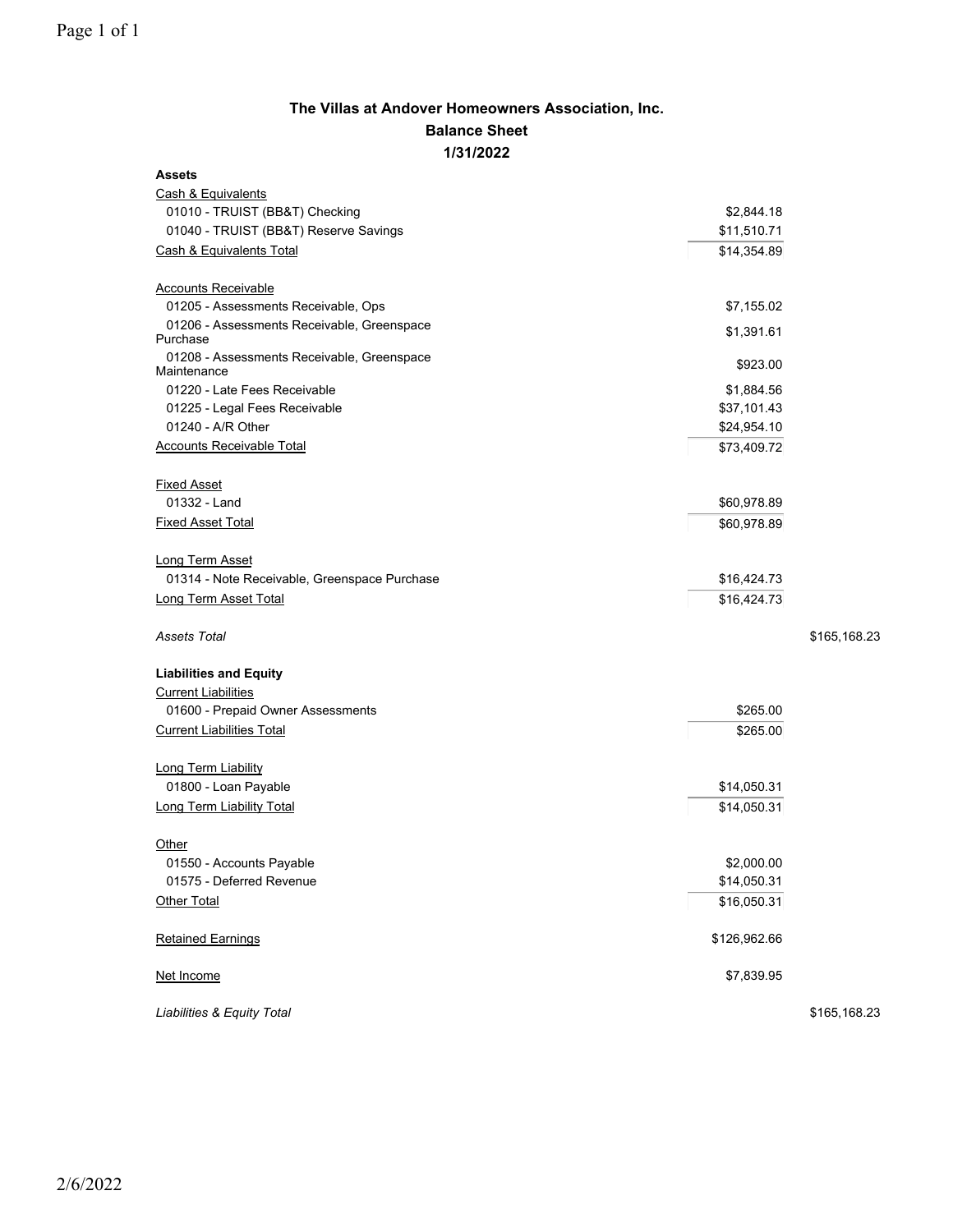## **The Villas at Andover Homeowners Association, Inc. Budget Comparison Report 1/1/2022 - 1/31/2022**

|                                             | 1/1/2022 - 1/31/2022    |                         |            | 1/1/2022 - 1/31/2022    |                         |                         |                        |
|---------------------------------------------|-------------------------|-------------------------|------------|-------------------------|-------------------------|-------------------------|------------------------|
|                                             | <b>Actual</b>           | <b>Budget</b>           | Variance   | <b>Actual</b>           | <b>Budget</b>           |                         | Variance Annual Budget |
| Income                                      |                         |                         |            |                         |                         |                         |                        |
| <u>Income</u>                               |                         |                         |            |                         |                         |                         |                        |
| 03020 - Assessments, Operations             | \$10,184.00 \$10,184.00 |                         | \$0.00     |                         | \$10,184.00 \$10,184.00 | \$0.00                  | \$42,104.00            |
| 03021 - Assessments, Greenspace Purchase    | \$304.34                | \$266.67                | \$37.67    | \$304.34                | \$266.67                | \$37.67                 | \$3,200.00             |
| 03022 - Assessments, Greenspace ACP         | \$0.00                  | \$1,216.00 (\$1,216.00) |            | \$0.00                  |                         | \$1,216.00 (\$1,216.00) | \$6,346.00             |
| 03023 - Assessments, Greenspace Maintenance | \$1,216.00              | \$0.00                  | \$1,216.00 | \$1,216.00              | \$0.00                  | \$1,216.00              | \$0.00                 |
| 03080 - Interest Income                     | \$0.52                  | \$1.00                  | (\$0.48)   | \$0.52                  | \$1.00                  | (\$0.48)                | \$12.00                |
| 03081 - Interest Income, Note Receivable    | \$0.00                  | \$0.00                  | \$0.00     | \$0.00                  | \$0.00                  | \$0.00                  | \$800.00               |
| 03120 - Legal Fees Reimbursement            | \$0.00                  | \$666.67                | (\$666.67) | \$0.00                  | \$666.67                | (\$666.67)              | \$8,000.00             |
| <b>Total Income</b>                         | \$11,704.86 \$12,334.34 |                         | (\$629.48) | \$11,704.86 \$12,334.34 |                         | (\$629.48)              | \$60,462.00            |
| <b>Total Income</b>                         | \$11,704.86 \$12,334.34 |                         | (\$629.48) | \$11,704.86 \$12,334.34 |                         | (\$629.48)              | \$60,462.00            |
| <b>Expense</b>                              |                         |                         |            |                         |                         |                         |                        |
| Administrative & General                    |                         |                         |            |                         |                         |                         |                        |
| 04010 - Interest Expense                    | \$64.03                 | \$50.00                 | (\$14.03)  | \$64.03                 | \$50.00                 | (\$14.03)               | \$600.00               |
| 04025 - Accounting & Audit Fees             | \$0.00                  | \$0.00                  | \$0.00     | \$0.00                  | \$0.00                  | \$0.00                  | \$500.00               |
| 04100 - Dues & Subscriptions                | \$0.00                  | \$0.00                  | \$0.00     | \$0.00                  | \$0.00                  | \$0.00                  | \$15.00                |
| 04150 - Insurance, Business Liability       | \$0.00                  | \$0.00                  | \$0.00     | \$0.00                  | \$0.00                  | \$0.00                  | \$1,030.00             |
| 04200 - Legal Fees                          | \$0.00                  | \$833.33                | \$833.33   | \$0.00                  | \$833.33                | \$833.33                | \$10,000.00            |
| 04225 - Management Fees                     | \$613.70                | \$632.11                | \$18.41    | \$613.70                | \$632.11                | \$18.41                 | \$7,585.33             |
| 04275 - Office Supplies                     | \$0.40                  | \$10.00                 | \$9.60     | \$0.40                  | \$10.00                 | \$9.60                  | \$120.00               |
| 04300 - Postage                             | \$1.16                  | \$10.00                 | \$8.84     | \$1.16                  | \$10.00                 | \$8.84                  | \$120.00               |
| 04325 - Social Activities                   | \$0.00                  | \$0.00                  | \$0.00     | \$0.00                  | \$0.00                  | \$0.00                  | \$500.00               |
| 04330 - Membership Fees                     | \$0.00                  | \$0.00                  | \$0.00     | \$0.00                  | \$0.00                  | \$0.00                  | \$25.00                |
| 04450 - Website                             | \$0.00                  | \$0.00                  | \$0.00     | \$0.00                  | \$0.00                  | \$0.00                  | \$125.00               |
| <b>Total Administrative &amp; General</b>   | \$679.29                | \$1,535.44              | \$856.15   | \$679.29                | \$1,535.44              | \$856.15                | \$20,620.33            |
| Maintenance, Grounds                        |                         |                         |            |                         |                         |                         |                        |
| 05540 - Grounds Maintenance, Contract       | \$2,364.53              | \$2,481.25              | \$116.72   | \$2,364.53              | \$2,481.25              | \$116.72                | \$29,775.00            |
| 05565 - Ice & Snow Removal                  | \$170.66                | \$250.00                | \$79.34    | \$170.66                | \$250.00                | \$79.34                 | \$1,000.00             |
| 05580 - Light Repairs, Landscaping          | \$0.00                  | \$10.00                 | \$10.00    | \$0.00                  | \$10.00                 | \$10.00                 | \$120.00               |
| 05595 - Mailbox Repairs                     | \$0.00                  | \$10.00                 | \$10.00    | \$0.00                  | \$10.00                 | \$10.00                 | \$120.00               |
| 05600 - Supplies                            | \$0.00                  | \$2.50                  | \$2.50     | \$0.00                  | \$2.50                  | \$2.50                  | \$30.00                |
| <u>Total Maintenance, Grounds</u>           | \$2,535.19              | \$2,753.75              | \$218.56   | \$2,535.19              | \$2,753.75              | \$218.56                | \$31,045.00            |
| Maintenance, Greenspace                     |                         |                         |            |                         |                         |                         |                        |
| 05705 - Greenspace Maintenance, Mowing      | \$445.35                | \$484.58                | \$39.23    | \$445.35                | \$484.58                | \$39.23                 | \$5,815.00             |
| 05735 - Greenspace Maintenance, Trees       | \$0.00                  | \$83.33                 | \$83.33    | \$0.00                  | \$83.33                 | \$83.33                 | \$1,000.00             |
| <b>Total Maintenance, Greenspace</b>        | \$445.35                | \$567.91                | \$122.56   | \$445.35                | \$567.91                | \$122.56                | \$6,815.00             |
| <b>Utilities</b>                            |                         |                         |            |                         |                         |                         |                        |
| 06010 - Electricity                         | \$116.75                | \$100.00                | (\$16.75)  | \$116.75                | \$100.00                | (\$16.75)               | \$1,200.00             |
| 06065 - Water                               | \$83.10                 | \$100.00                | \$16.90    | \$83.10                 | \$100.00                | \$16.90                 | \$1,200.00             |
| 06070 - Water Quality Mgm Fee               | \$5.23                  | \$5.50                  | \$0.27     | \$5.23                  | \$5.50                  | \$0.27                  | \$66.00                |
| <b>Total Utilities</b>                      | \$205.08                | \$205.50                | \$0.42     | \$205.08                | \$205.50                | \$0.42                  | \$2,466.00             |
| <b>Total Expense</b>                        | \$3,864.91              | \$5,062.60              | \$1,197.69 | \$3,864.91              | \$5,062.60              | \$1,197.69              | \$60,946.33            |
|                                             |                         |                         |            |                         |                         |                         |                        |